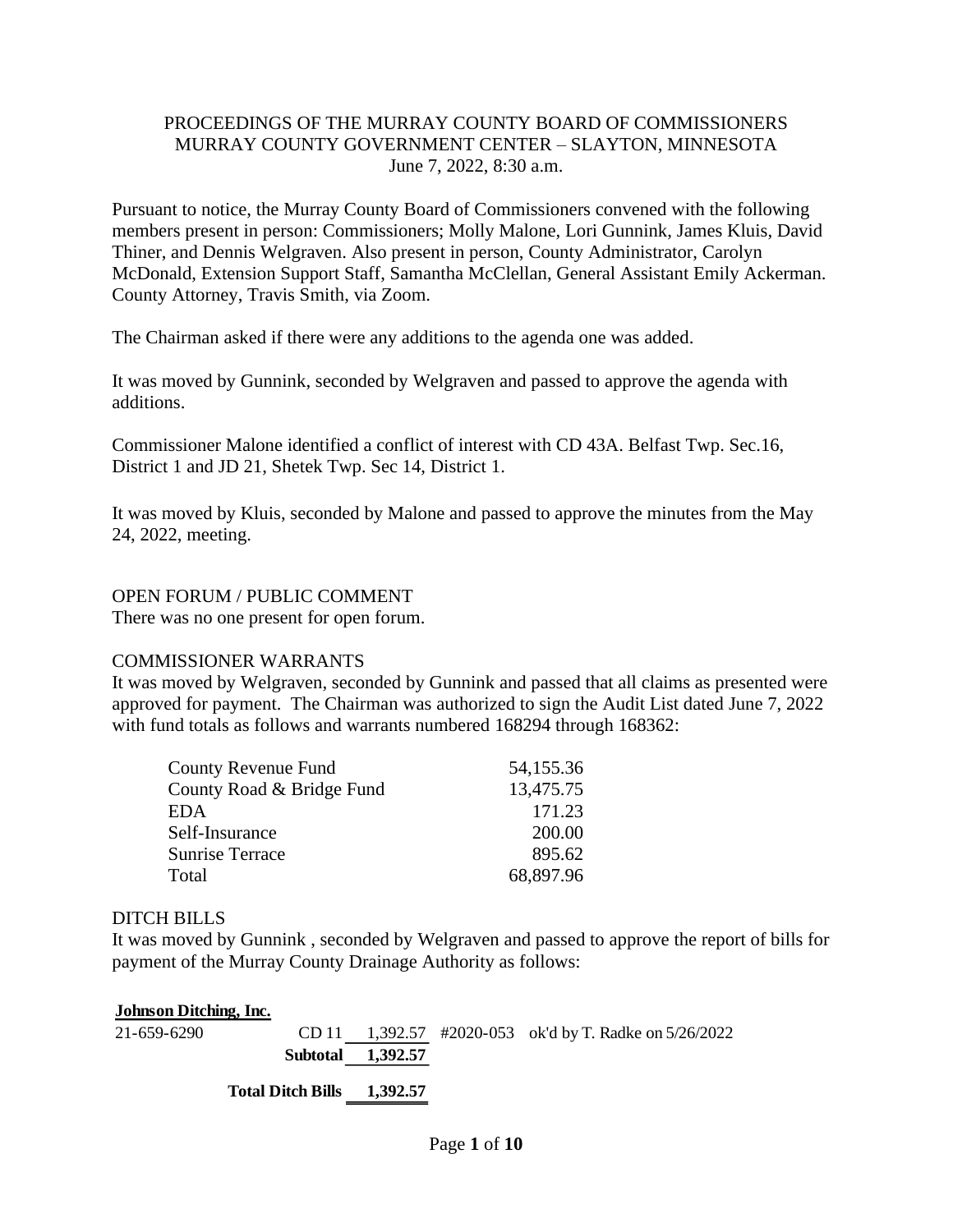# SWENSON PARK – ELECTRICAL PAY REQUEST #2

It was moved by Welgraven, seconded by Kluis and passed to approve Pay Application No. 2 (Final) for the Swenson Park Campground Upgrade – Electrical to Engelkes Electric, LLC for \$6,300, contingent upon receiving IC134 contractor affidavit documentation. Per the recommendation of the Parks Director.

# APPROVE GAMBLING PERMIT APPLICATION – CURRIE TOWN & COUNTY PELICAN **COVE**

Commissioner Malone offered the following resolution and moved for its adoption:

### RESOLUTION NO. 2022-06-07-01

A Resolution Approving a Gambling Premises Permit Application LG214

WHEREAS, Booster Currie Town and Country is applying for a premise permit application for gambling at Pelican Cove, and

WHEREAS, Pelican Cove is located at 21 Valhalla Drive in Mason Township, outside any city limits, and

WHEREAS, The Minnesota Gambling Control Board requires that the County must pass a resolution specifically approving or denying this application.

NOW, THEREFORE BE IT RESOLVED, That the Murray County Board of Commissioners hereby approves the application by Booster Currie Town and Country for legalized gambling on the premises of Pelican Cove, 21 Valhalla Drive in Mason Township, Murray County, MN.

The foregoing resolution was duly seconded by Commissioner Gunnink and thereupon being put to a vote all members of the Board voted for its adoption.

#### ARPA COMMITTEE REPORT

It was moved by Thiner, seconded by Gunnink and passed to approve expenditures to be paid from the Murray County American Rescue Plan Act (ARPA) funds as follows:

Infrastructure Engineering review to cost \$2,600.00, engineering review of the data center and Network/911 rooms for HVAC replacement.

Infrastructure update to get fiber optics to the highway department and Health and Human services buildings. \$10,000 fiber installation, \$17,000 networking equipment, \$21,600 for fiber leasing.

There will be unfunded costs of \$14,400 for the remaining 2 years of the 5 years lease agreement, the county will ask Southwest Health and Human Services to cover either part or all of the lease for their building.

Fiber will be installed to the old building; lease agreement does include service to be moved to the new building once completed at no cost to the county.

#### DITCH INSPECTION REPORT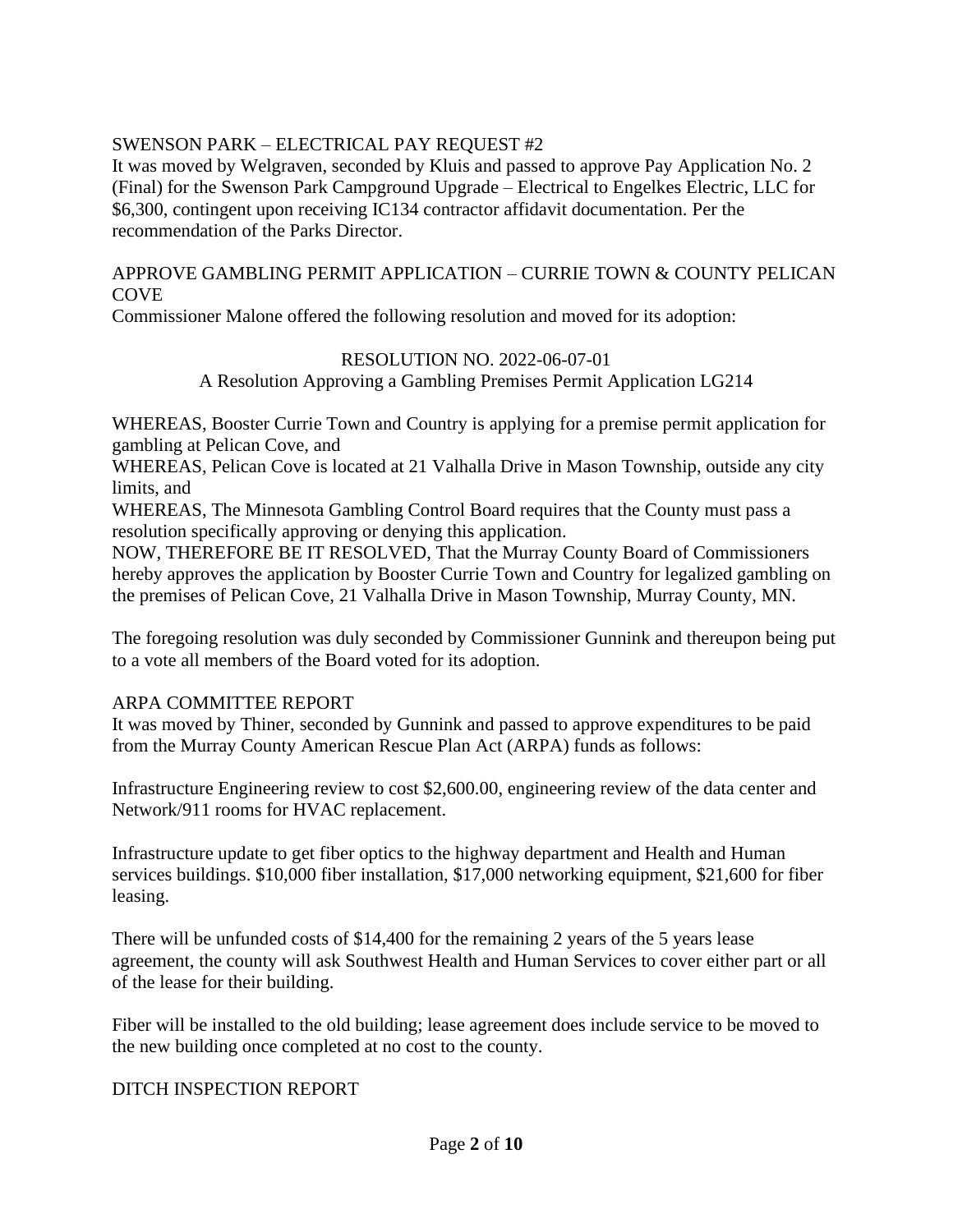Commissioner Malone identified a conflict of interest with CD 43A and JD 21. Commissioner Welgraven ran that part of the meeting.

A motion was made by Gunnink, seconded by Kluis and carried that the Commissioners in conjunction with the appointed ditch inspector in and for the County of Murray, have examined and inspected that portion of the foregoing described County and Judicial Ditches, lying within the County of Murray, for the purpose of determining what repairs are necessary and ordered said repairs to be made, by this report given thereon at a Murray County Board of Commissioner's meeting, held in the Commissioners Room of the Murray County Government Center, Slayton, Minnesota. The motion passed with a roll call vote as follows: Malone: Abstained Gunnink: Yes Kluis: Yes Thiner: Yes Welgraven: Yes

- Petition 2022-009 (CD 43A, Belfast Twp. Sec.16, District 1–Malone)
- Petition 2022-010 (JD 21, Shetek Twp. Sec.14, District 1–Malone)

A motion was made by Thiner, seconded by Welgraven and carried that the Commissioners in conjunction with the appointed ditch inspector in and for the County of Murray, have examined and inspected that portion of the foregoing described County and Judicial Ditches, lying within the County of Murray, for the purpose of determining what repairs are necessary and ordered said repairs to be made, by this report given thereon at a Murray County Board of Commissioner's meeting, held in the Commissioners Room of the Murray County Government Center, Slayton, Minnesota.

- Petition 2022-011 (JD 21, Shetek Twp. Sec.15, District 1–Malone)
- Petition 2022-012 (CD 76A, Mason Twp. Sec.20, District 1–Malone)
- Petition 2022-013 (CD 63, Skandia Twp. Sec.9, District 2–Gunnink)
- Petition 2022-014 (CD 63, Skandia Twp. Sec.4, District 2–Gunnink)
- Petition 2022-015 (CD 82, Mason Twp. Sec.22, District 1–Malone)
- Petition 2022-016 (CD 66, Lowville Twp. Sec.35, District 2–Gunnink)

# PUBLIC HEARING FOR NEW OFF SALE LIQUOR LICENSE

8:55 a.m. The board chair opened the public hearing.

8:56 a.m. The public hearing closed. There was no comment from the public.

It was moved by Gunnink, seconded by Malone and passed to approve new liquor licenses for Carlson's Corner (Licensee: GPPS, Global Provider of Products and Services, LLC/Antonio Moreno).

# HOSPITAL UPDATE

Luke Schryvers

Operating Room HVAC system 10-14 days to install, surgeries put on hold for that period of time. Staffing update, financials update, new payroll system to start June 19<sup>th</sup>, 2022 resulting in a pay date change.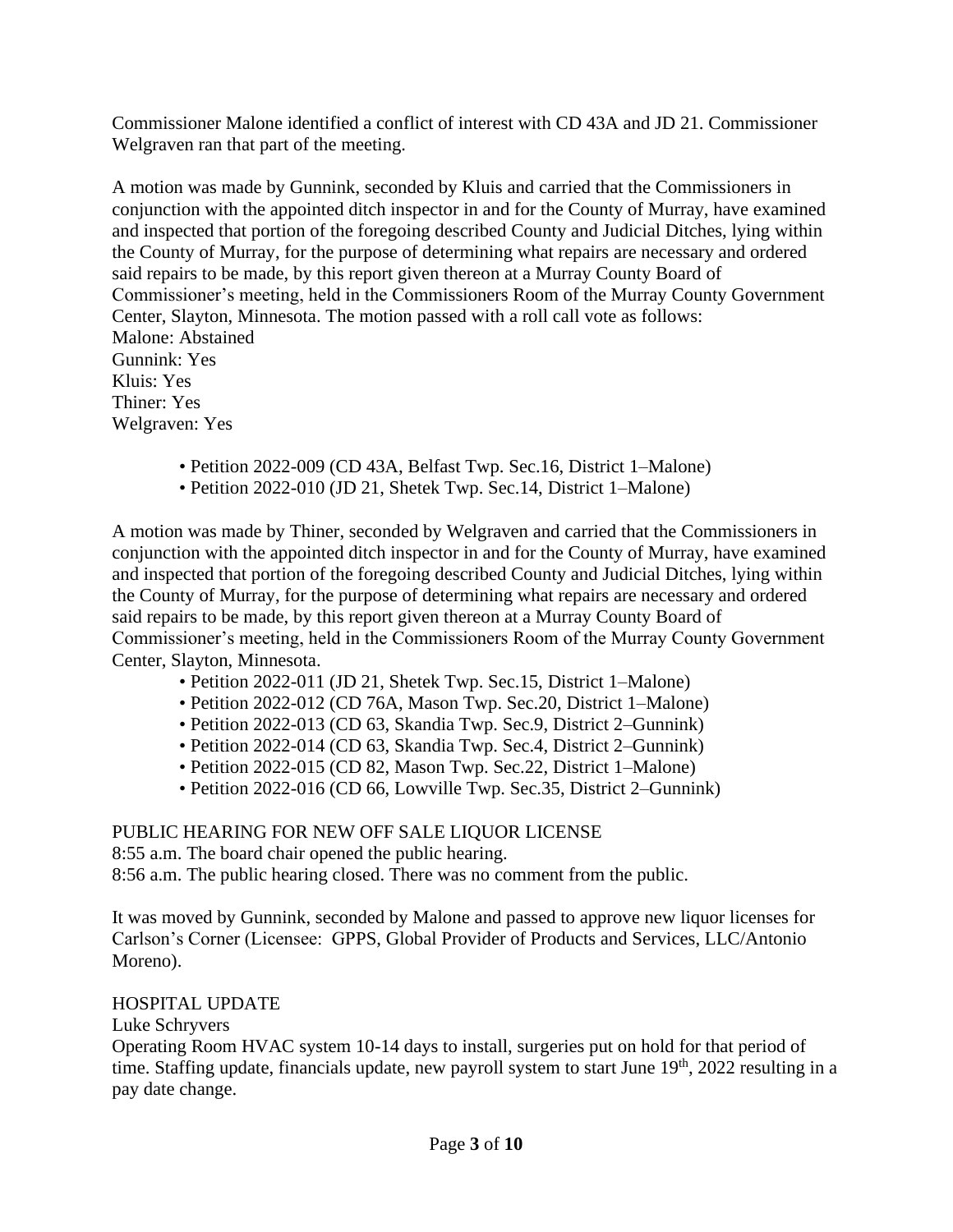USDA grant applied for six – eight months ago, requesting approval for the person that holds the hospital board chair position to have the authority to sign and submit grant applications on behalf of MCMC.

It was moved by Gunnink, seconded by Welgraven and passed to approve the person who holds the hospital board chair position submit and sign grant applications.

# BID OPENING PROJECT CP 01-22, COUNTY MAINTENANCE STRIPING 9:00 a.m. The Board Chair called for the bid opening for County Maintenance Striping Project CP 01-22

| Company         | <b>Address</b>                                                                      | Amount       |
|-----------------|-------------------------------------------------------------------------------------|--------------|
| Sir Lines-A-Lot | 7175 Cahill Rd., Edina, MN 55439                                                    | \$124,322.30 |
|                 | Traffic Marking Service 621 Division Street East, Maple Lake, MN 55358 \$108,118.14 |              |

County Engineer Randy Groves returned to his office to tabulate the bids for accuracy.

# SET BID OPENING FOR BRIDGE PROJECT SAP 051-599-105

It was moved by Thiner, seconded by Welgraven and passed to set the bid opening for Bridge Project SAP 051-599-105 on July 19, 2022 at 9:00 a.m.

### PARKS BOARD BY-LAWS AND PARK RULES

It was moved by Malone, seconded by Thiner and passed to approve the parks board by laws and rules with the changes presented.

It was moved by Malone, seconded by Gunnink and passed to appoint Jason Kirchner to the Parks Advisory Board as a voting member recommended by the EDA.

# SWENSON COUNTY PARK SEASONAL CAMPING

It was moved by Gunnink, seconded by Welgraven and passed to add 5 more seasonal campsites at a rate of \$780.00 starting on July 1st – October  $1<sup>st</sup>$ .

# CONDITIONAL USE PERMIT – BAVARIA SOLAR LLC

It was moved by Malone, seconded by Gunnink and passed to approve Conditional Use Permit #1400 for Bavaria Solar LLC to construct and operate a 1MW Community Solar Garden in the Agriculture District in the NE1/4, Section 20, Leeds Township with the findings and eight (8) special conditions recommended by the Planning Commission.

# CONDITIONAL USE PERMIT – NOVEL ENERGY SOLUTIONS

It was moved by Malone, seconded by Gunnink and passed to approve an extension of Conditional Use Permit #1387 for Novel Energy Solutions to construct and operate a 1 MW Community Solar Garden in the Agriculture District in the NE1/4 NE1/4, Section 23, and NW ¼ NW ¼, Section 24, Slayton Township, with construction to start prior to December 31, 2023.

9:14 a.m. The meeting recessed. 9:19 a.m. The meeting came back into session.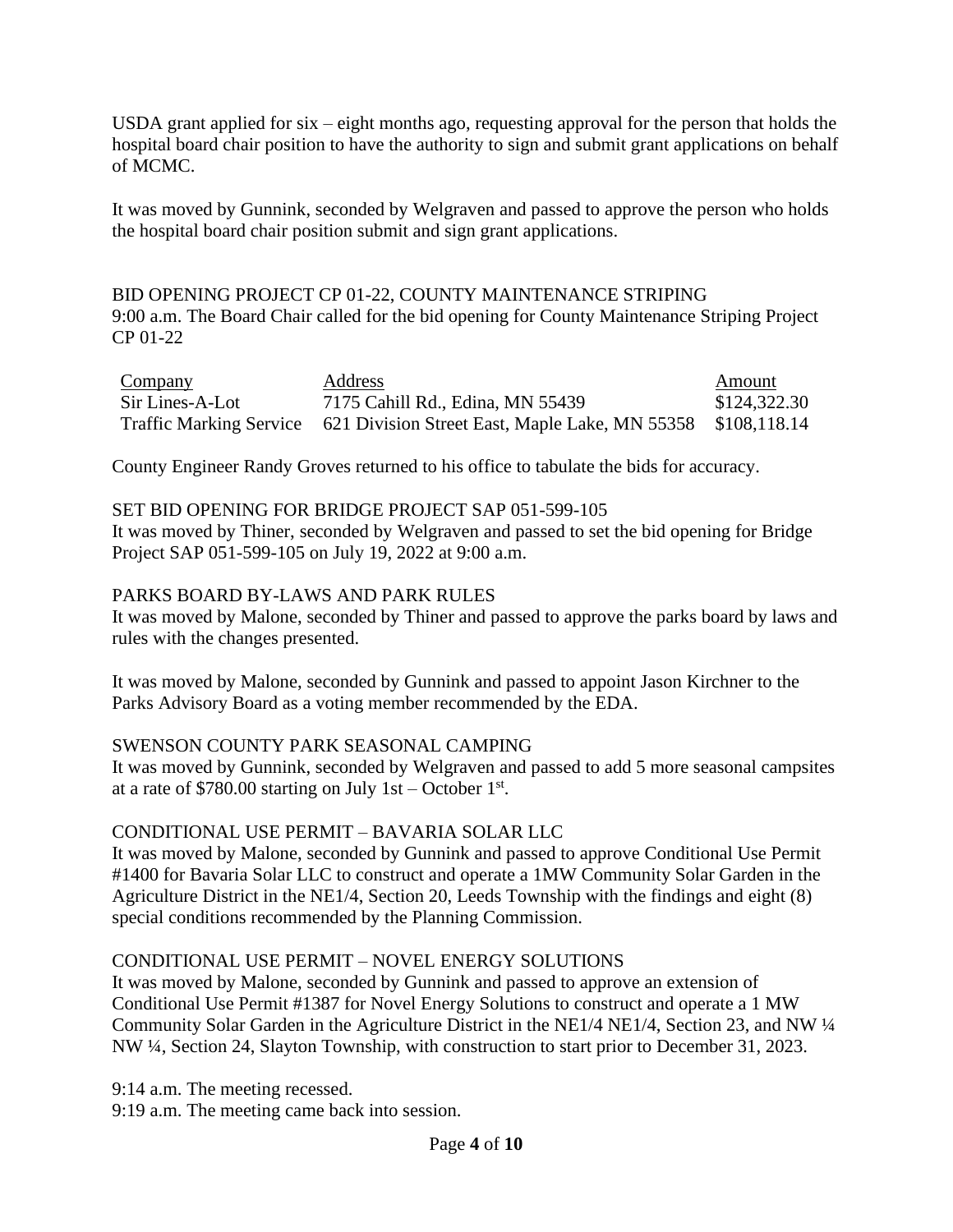# COMMITTEE REPORTS FOR THE PERIOD OF MAY 15-28, 2022

Commissioner Malone reported that she went to emergency training for rural communities and also signed an emergency declaration.

Commissioner Gunnink 5/1to appro7 Regular Board Meeting, 5/18 Governing Board Meeting, 5/26 Fair Board Meeting.

Kluis: 5/24 Regular Board Meeting, 5/27 Hospital Board Meeting

Welgraven: 5/17 Regular Board Meeting, 5/18 Southwest Health & Human Services, Personnel Committee, Elected Officials Training, 5/23 Solid Waste, MN Rural Energy Board, Western Mental Health, 5/26 EDA, Fair Board Meeting.

Thiner: 5/16 SMOC, 5/17 Regular Board, 5/18 HHS and Emergency management training, 5/19 One Watershed One Plan, Planning and Zoning, 5/24 Parks, Regular Board.

# MVTV WIRELESS AGREEMENT

It was moved by Gunnink, seconded by Malone and passed to approve the Access Point Agreement, and authorize Chief Deputy Heath Landsman and County Administrator Carolyn McDonald sign the agreement.

### 2022 STATE OF MINNESOTA BOAT AND WATER GRANT

It was moved by Thiner, seconded by Welgraven and passed to approve the 2022 State of Minnesota Boat and Water Safety grant, for the amount of \$3,486. Authorizing the Board Chair and County administrator to sign the 2022 State of Minnesota Annual County Boat and Water Safety Grant Contract Agreement.

AWARD BID OPENING PROJECT CP 01-22, COUNTY MAINTENANCE STRIPING It was moved by Gunnink, seconded by Kluis and passed to approve awarding the Bid to the low bidder Traffic Marking Services in the amount of \$108,118.14

BID OPENING PROJECT SP 051-638-026 9:30 a.m. The Board Chair called for the bid opening for Project 051-638-026

| <b>Company</b> | <b>Address</b>                                                        | Amount         |
|----------------|-----------------------------------------------------------------------|----------------|
|                | Prahm Construction Inc. 1294 180 <sup>th</sup> Ave, Slayton, MN 56172 | \$1,509,798.65 |

County Engineer Randy Groves returned to his office to tabulate the bids for accuracy.

9:35 a.m. The meeting recessed. 9:59 a.m. The meeting came back into session.

PUBLIC HEARING – GOLF CART ORDINANCE 10:00 a.m. The board chair opened the public hearing.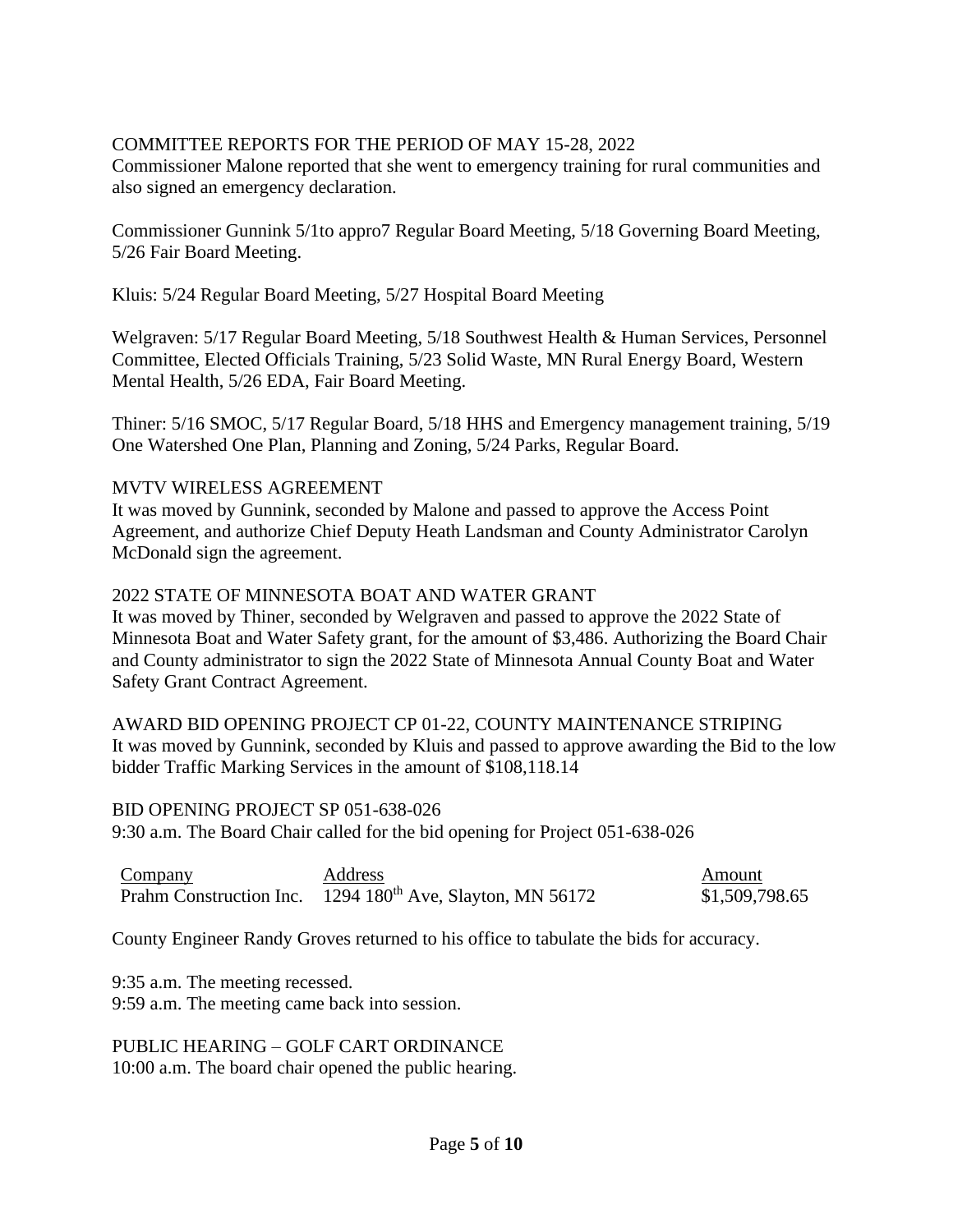Comment was made regarding not allowing carts to go to Carlson Corner, they should not be allowed to go to Breezy Barn.

Designated roadways can be changed without amending the ordinance.

There was comment about grandfathering some language and allowing permits to be grandfathers in under the old ordinance.

Comment was made about the affect on the businesses by not allowing golf carts to travel to them.

County Attorney Smith send over an amended version of the ordinance with the additions of 1.10 B and C.

There was comment about changing the expiration date of the permits for this year to expire on December 31st, 2022, and to start with new official permits in 2023

There was discussion of making a permit similar to the City of Slayton's permit for the remainder of 2022.

There was discussion of having residents take the current permit card and taping it to the lower left-hand side of their golf cart to ensure that the cart is properly permitted.

It was discussed that card must be present and turned in to get a refund.

It was discussed that permits will need to be turned into the sheriff's office and then once a week the sheriff will turn the permits into the auditor's office for them to issue a refund for excess permits.

There was brief discussion on those who applied for the permit online, there has not been an online application for a permit thus far.

It was moved by Malone, seconded by Gunnink and passed to adopt the amended motorized golf cart ordinance as follows:

# *AMENDED MOTORIZED GOLF CART ORDINANCE* **ADOPTED:**

# **The county board of Murray County ordains that the Murray County Golf Cart Ordinance adopted September 9, 2021 be amended to read as follows: § 1.01 AUTHORIZATION.**

Motorized golf carts may be operated within the county only on designated roadways pursuant to a permit issued under this ordinance. This ordinance does not authorize the operation of golf carts on state or federal highways within the county or on any roadways within incorporated cities without a city permit and in accordance with applicable city ordinances. **§ 1.02 DEFINITIONS.**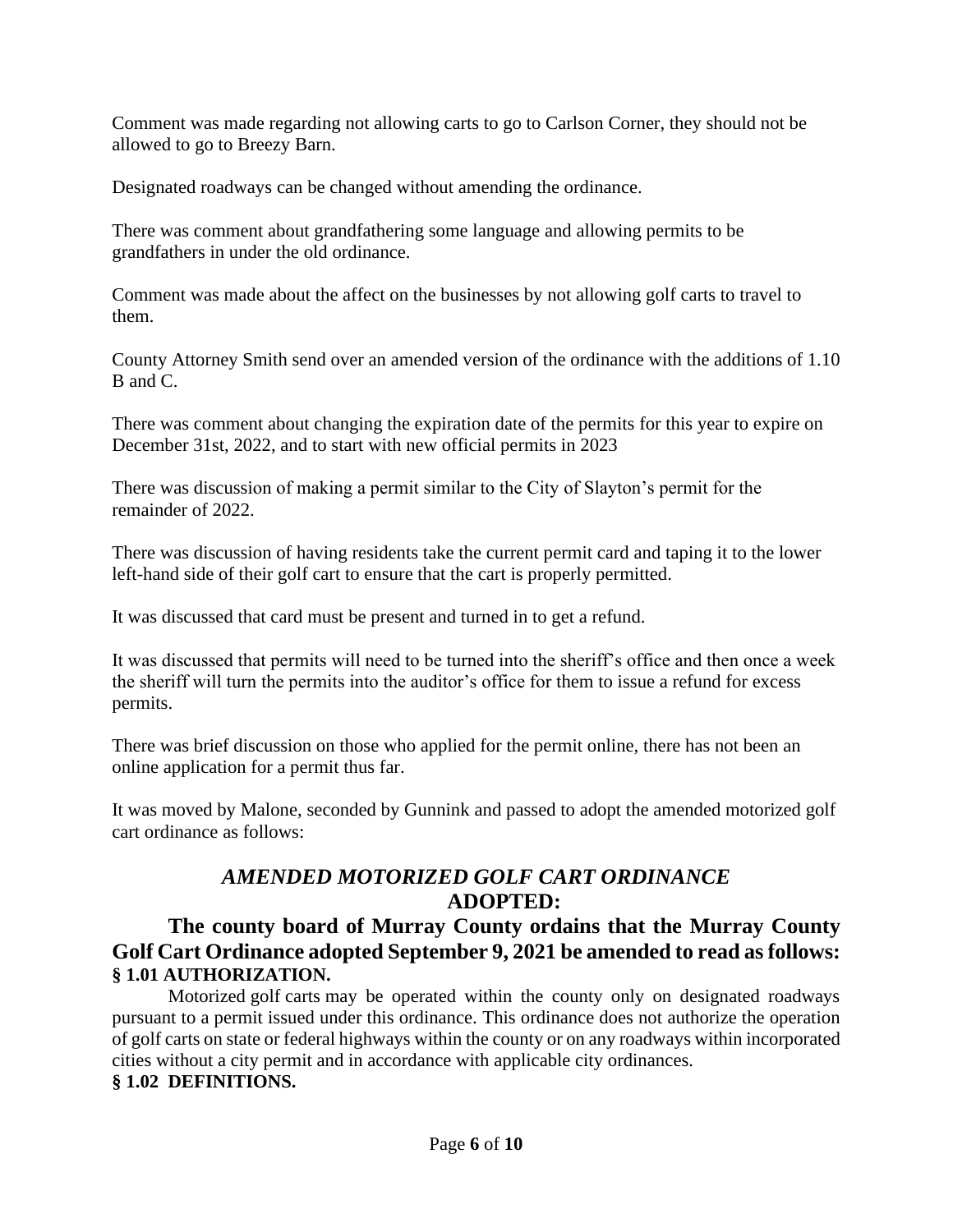For the purpose of this ordinance, the following definitions shall apply unless the context clearly indicates or requires a different meaning.

**DESIGNATED ROADWAYS.** The roadways, designated by resolution of the County Board, on which motorized golf carts may be operated by permit.

 *MOTORIZED GOLF CART.* A self-propelled vehicle of the type and style designed for and commonly used by patrons of golf courses and that is not capable of exceeding speeds of 20 miles per hour, but excluding vehicles commonly known as all-terrain vehicles or ATVs, golf carts with increased power, wheelbase, or tire modifications, speed-modified golf carts or "hybrid" golfs carts.

*PERMIT.* A permit issued by the county under this ordinance, allowing for operation of a motorized golf cart on designated roadways in the County.

*PERSON.* A natural person.

### **§ 1.03 PERMIT REQUIRED.**

- (A)Motorized golf carts shall not be operated on roadways in the county except by a person holding a valid driver's license.
- (B) When operating a motorized golf cart, a person must display a valid permit on the rear left-hand side of the golf cart.

### **§ 1.04 PERMIT APPLICATIONS.**

- (A)Application forms for permits shall be obtained from the Murray County Sheriff's Office.
- (B) Each application shall include at least the following information and documentation:
	- (1) Date of application;
	- (2) Full name and address of applicant;
	- (3) Full name and address of the owner of the motorized golf cart, if other than the applicant;
	- (4) Make, model and identification or serial number of the motorized golf cart to be operated under the permit;
	- (5) A satisfactory certificate of insurance complying with Minnesota Statutes section 65B.48, subd. 5, and with any other insurance required by Minnesota Statutes section 169.045;
	- (6) Telephone numbers;
	- (7) Driver's license number;
	- (8) Date of birth;
	- (9) Such additional and further information as the County may deem necessary or appropriate to process the application.
- (C) The application must be accompanied by payment of a permit fee as set by the County Board.

### **§ 1.05 GRANTING OR DENYING PERMITS.**

- (A)The Murray County Sheriff's Office may grant a permit to applicants satisfactorily providing all information required by this ordinance.
- (B) The Murray County Sheriff's Office may deny an application, in whole or in part, for public safety reasons, including, but not limited to, the following:
	- (1) The application or documentation submitted in support of the application is incomplete or contains false, fraudulent or deceptive statements;

#### Page **7** of **10**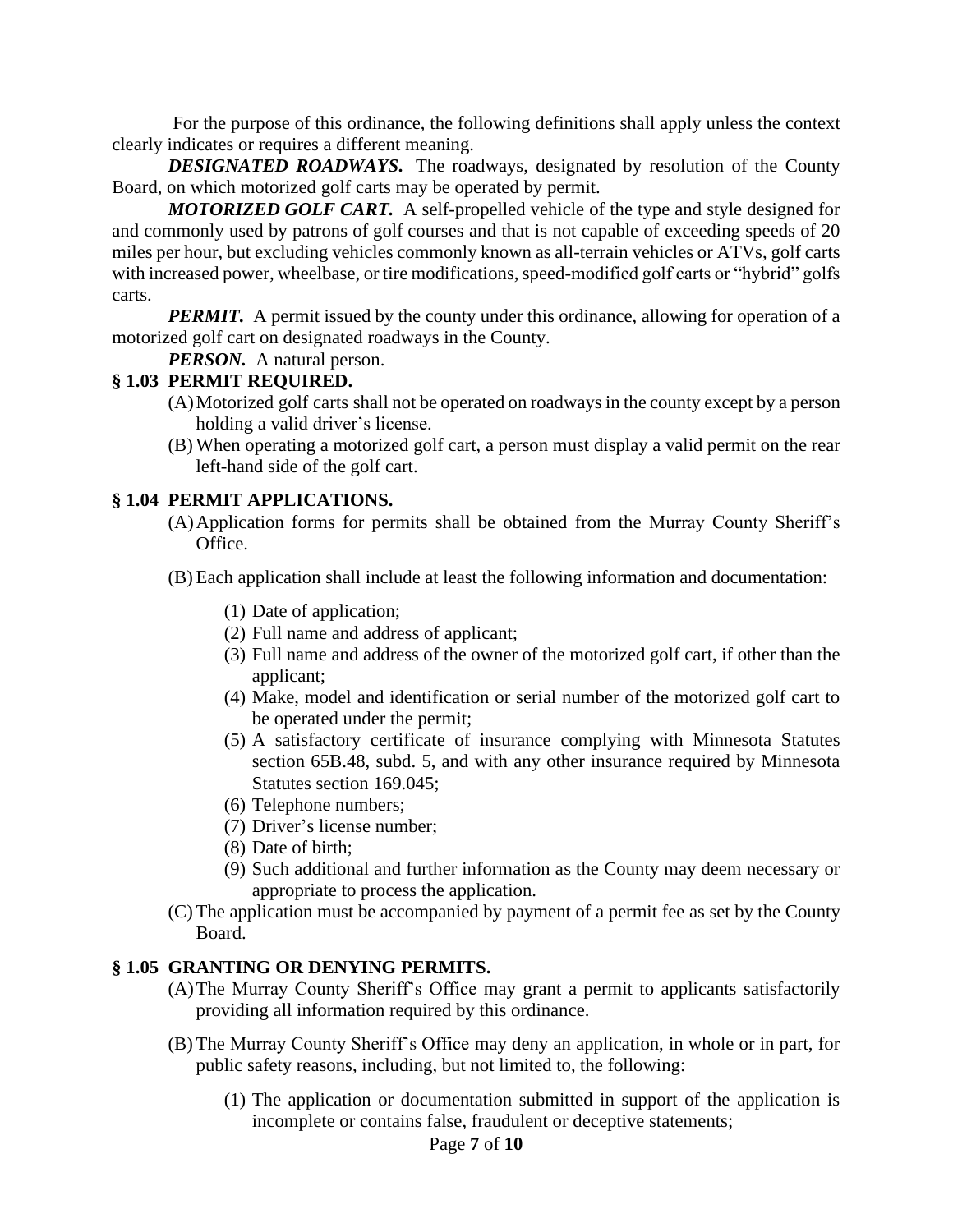- (2) The applicant does not have a valid driver's license;
- (3) The applicant cannot safely operate a motorized golf cart on roadways in the county;
- (4) Information or documentation required by any other applicable law has not been filed with the Murray County Sheriff's Office;
- (5) The applicant does not qualify for a permit.
- (C) The Murray County Sheriff's Office may issue a permit subject to special conditions, if it determines that the applicant does not otherwise qualify for a permit, or that such conditions are necessary to ensure public safety.
- (D)For public safety considerations, a permit issued under this ordinance also may:
	- (1) Limit operation of the motorized golf cart to use on only specific roads within the group of designated roadways;
	- (2) Prohibit operation on certain designated streets during specified times, dates, or occasions.

### **§ 1.06 DISPLAY OF PERMIT REQUIRED.**

A person operating a motorized golf cart by permit must display the permit at all times when operating the motorized golf cart and shall produce a valid driver's license upon demand of a peace officer.

### **§ 1.07 OPERATION REGULATIONS.**

Motorized golf carts operated pursuant to permit on designated streets must also comply with the following:

- (A)The operator must have and possess a current, valid, driver's license.
- (B) The motorized golf cart may be operated only between sunrise and sunset.
- (C) The motorized golf cart shall not be operated during inclement weather; nor when visibility is impaired by weather, smoke, fog, or other conditions; nor at any time when there is insufficient light to clearly see persons in vehicles on the roadway at a distance of 500 feet.
- (D)The motorized golf cart must display the slow moving vehicle emblem provided for in Minnesota Statues Chapter 169.
- (E) All rights and duties applicable to the driver of any other vehicle shall apply to the driver of a motorized golf cart. Every person operating a motorized golf cart in Murray County shall comply with the provisions of Minnesota Statutes Chapter 169 and local traffic ordinances and laws, except those provisions that cannot reasonably be applied to the motorized golf cart or which relate to vehicle equipment.
- (F) The motorized golf cart shall be equipped with a mirror so located as to reflect to the driver a view of the highway for a distance of at least 200 feet to the rear of the vehicle.
- (G)Motorized golf carts shall not be operated on public sidewalks.

#### **§ 1.08 REVOCATION, SUSPENSION OR MODIFICATION OF PERMITS.**

(A)Permits may be revoked or temporarily suspended by the Murray County Sheriff's Office if there is evidence that: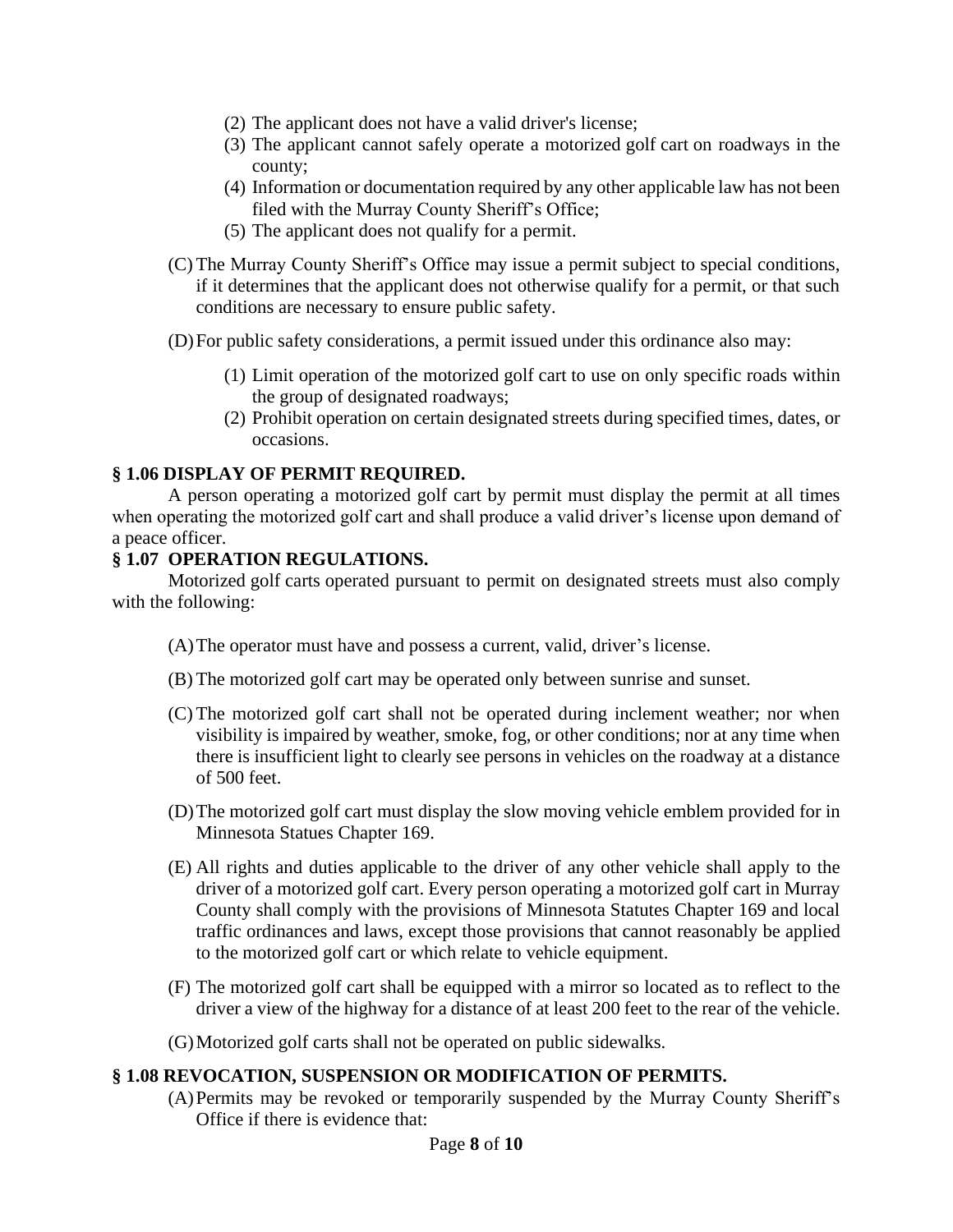- (1) The application for permit contained false or misleading information or documentation;
- (2) A violation has occurred as provided in section 1.08(B) below, regardless of whether the violation resulted in a conviction;
- (3) The insurance required by law for a permit is no longer in effect.
- (B) The Murray County Sheriff's Office may administratively revoke, modify or temporarily suspend a permit if there is evidence satisfactory to the County that a permit holder has committed, permitted or otherwise allowed:
	- (1) A violation of any provision of this ordinance;
	- (2) Conduct constituting a misdemeanor, gross misdemeanor, or felony offense involving the operation of a vehicle;
	- (3) A violation of any special conditions of the permit.
- (C) A revocation, modification or suspension shall be effective when notice of the same is personally delivered to the permit holder or mailed by first class mail to the permit holder at the address stated in the permit application.

# **§ 1.09 APPEAL.**

- (A)**APPEAL FROM DENIAL**. If an application for a permit is denied the applicant has a right to appeal the denial to the County Board by filing a written notice of appeal with the County Administrator within 5 days after the applicant is notified of the denial.
- (B) **APPEAL FROM REVOCATION, MODIFICATION, OR SUSPENSION.** Any permit holder may appeal a revocation, modification or suspension to the County Board, by a written notice of appeal submitted to the County Administrator within 15 days of the effective date of the revocation, modification or suspension.
- (C) **HEARING.** The County Board will hold a hearing in the County Commissioner's Room within 30 days after the written notice of appeal was filed. The County Board shall provide appellant with notice of the date and time of the hearing at least 7 days prior to the hearing.
- (D)**DECISION.** The County Board shall decide the appeal by majority vote. The decision shall be made immediately following the hearing and shall be final.

# **§ 1.10 PERMIT TERM.**

- (A)Permits shall be issued for a period not to exceed one year and may be annually renewed.
- (B) Valid, unexpired permits issued under the previous ordinance shall remain valid for the remainder of the period for which they were originally issued. Persons holding such valid, non-expired permits shall present them to the Murray County Sheriff's Office. The Sheriff's Office shall confirm that the permit remains valid and shall issue a new permit to be affixed to the golf cart as required by this ordinance at no additional cost.
- (C) Permit holders who are members of the same household and who obtained individual permits for operation of the same golf cart in 2022 may present and surrender those permits to the Murray County Sheriff's Office no later than December 31, 2022 to obtain a new permit to be affixed to the golf cart as required by this amended ordinance at no additional cost. The Auditor's Office shall issue and mail a refund of the permit fees previously paid that exceed the current permit fee established by the county board per golf cart for the surrendered permits.